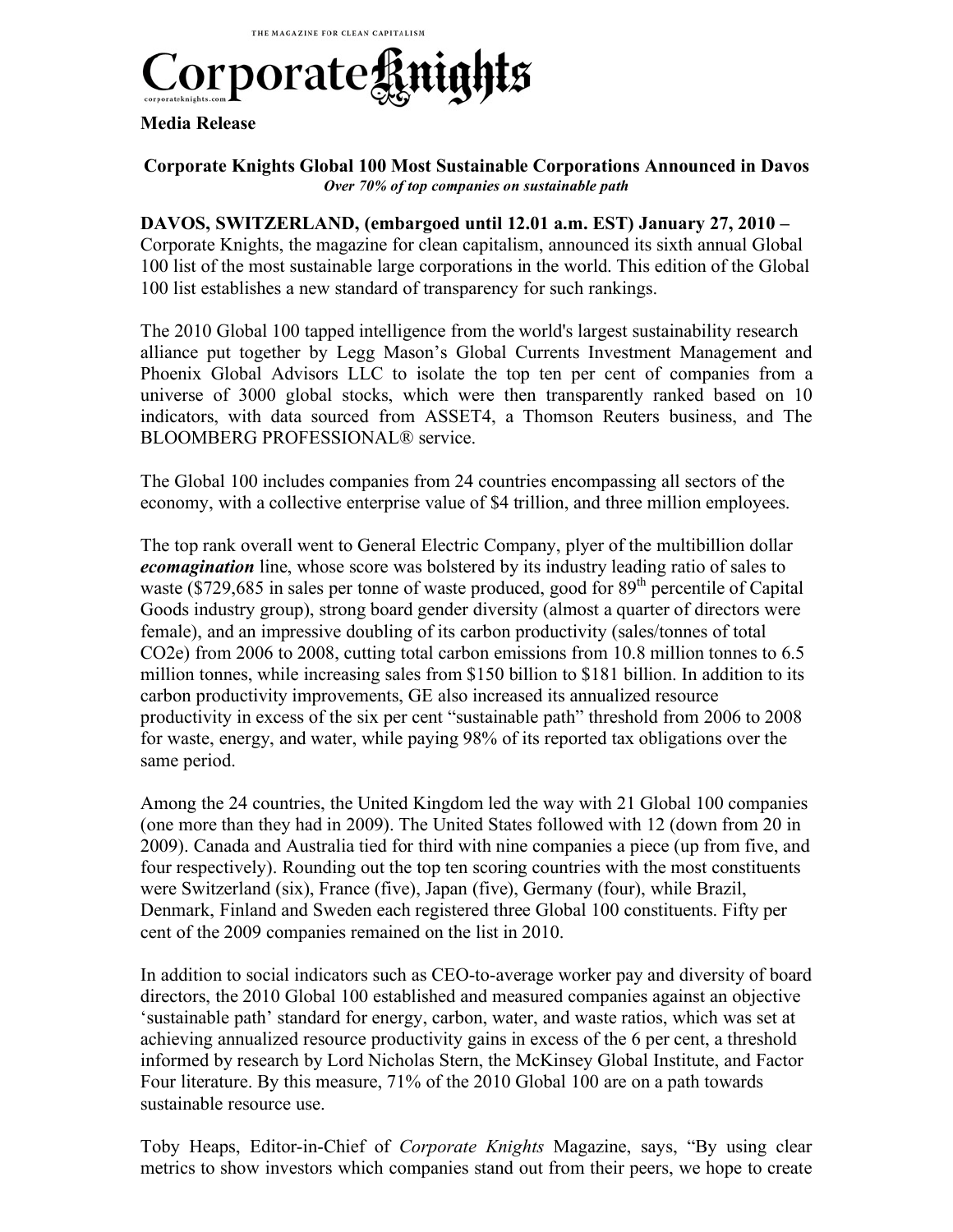a virtuous cycle where the most sustainable companies attract the most capital and earn the best returns."

From its inception in February 2005, the Global 100 Most Sustainable Corporations has achieved a total return of 23.67%, outperforming its benchmark (the MSCI All Country World Index) by 334 basis points per annum to January 25th, 2010.

To determine the Corporate Knights Global 100 for 2010, the following significant improvements were made:

1. Environment, social and governance (ESG) information was obtained from a group of data providers rather than a single data provider.

2. ESG data was integrated with financial data to enhance analysis.

3. Companies were ranked transparently by a set of ten objective sustainability indicators as opposed to a "black-box" approach.

4. A greater number of companies from emerging markets were included in the analysis.

Matthew Kiernan, chief executive of Inflection Point Capital Management, a new sustainability-focused asset management venture, whose 5-factor model underpins the list, notes: "Given the range and quality of inputs in creating the Global 100, we would expect the Global 100 to become over time the 'international gold standard' for sustainability indexes. We anticipate that demand from leading institutional investors will be strong."

Michael T. Dieschbourg, President and CEO, Head of ESG, Global Currents Investment Management, comments: "All of us at Global Currents are honoured to be part of a global effort to bring sustainable investing into the mainstream of investment choices for institutions. We believe the merging of sustainable factors from a Risk/Reward viewpoint with financial factors allows all investors the opportunity to understand and benefit from the growing ESG research choices."

This year's Global 100 were recognized at the Davos World Economic Forum at a private dinner hosted by Corporate Knights and Inflection Point Capital Management. The dinner discussion, which included asset managers with a combined \$2 trillion in assets under management, was moderated by Moisés Naím, Editor-in-chief of *Foreign Policy* Magazine, explored the proposal put forward by George Soros, Chairman of Soros Fund Management, to create a \$100 billion Green Fund for developing countries by tapping International Monetary Fund special drawing rights (SDRs).

| Global 100 Key<br>Performance Indicators* | <b>Definition</b>                                                              |  |
|-------------------------------------------|--------------------------------------------------------------------------------|--|
| <b>Energy Productivity (US\$)</b>         | Sales (US\$) / Total direct and<br>indirect energy consumption<br>(gigajoules) |  |
| <b>Carbon Productivity (US\$)</b>         | Sales (US\$) / Total CO2 and<br>CO2 equivalents emissions<br>(tonnes)          |  |
| <b>Water Productivity (US\$)</b>          | Sales (US\$) / Total water use<br>(cubic meters)                               |  |
| <b>Waste Productivity (US\$)</b>          | Sales (US\$) / Total amount of<br>waste produced (tonnes)                      |  |
| <b>Leadership Diversity</b>               | % women board directors                                                        |  |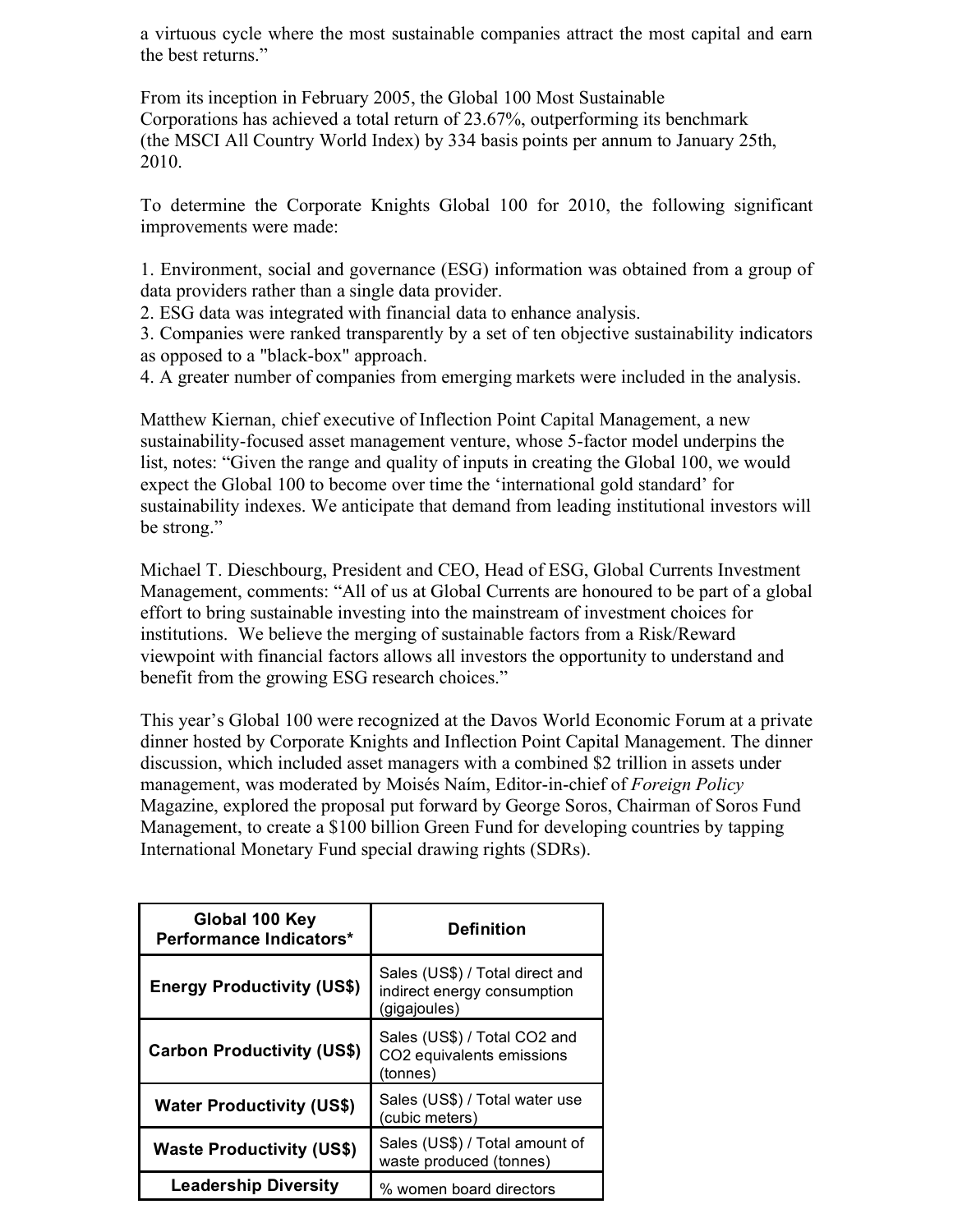| <b>CEO-to-average worker</b><br>pay   | Ratio of highest paid officer's<br>compensation to average<br>employee compensation (3-<br>year average)               |
|---------------------------------------|------------------------------------------------------------------------------------------------------------------------|
| % Tax Paid                            | % reported tax obligation paid<br>in cash (3-year average)                                                             |
| <b>Sustainability Leadership</b>      | Composite score of whether<br>there is a sustainability<br>committee in the company and<br>whether a director is on it |
| <b>Sustainability</b><br>Remuneration | Whether or not at least one<br>senior officer has his/her pay<br>linked to sustainability                              |
| <b>Innovation Capacity</b>            | R&D/sales (3-year average)                                                                                             |
| Transparency                          | % of data points on which the<br>company provided data and<br>level of GRI disclosure                                  |

\*Among the ranked shortlist of 300 companies, a 70% average threshold of data availability was exceeded.

## **Contact information**

*For media and business queries:*

**Toby Heaps** Editor-in-Chief, Corporate Knights via Melissa Shin, Managing Editor at + 1-416-203-4674x225 (or temporary mobile in Davos: ++41 7 991 73 037) Email: toby (at) corporateknights.ca

**Matthew Kiernan** Chief Executive, Inflection Point Capital Management, 416-399-2861

For full rankings and other details, please see: www.global100.org

**About Corporate Knights:** Founded in 2002, Corporate Knights Inc. is an independent Canadian-based media company focused on prompting and reinforcing sustainable development. http://www.corporateknights.ca/

**The Global 100 Most Sustainable Corporations in the World** is an annual project initiated by Corporate Knights, the magazine for clean capitalism. In 2010, Corporate Knights collaborated with three strategic partners to identify the Corporate Knights Global 100 Most Sustainable Corporations in the World: Inflection Point Capital Management, a sustainability-focused asset management venture founded by Dr. Matthew Kiernan, Legg Mason's Global Currents Investment Management, and Phoenix Global Advisors LLC (a consulting and technology platform focused on sustainability). Launched in 2005, the Global 100 is announced each year at the World Economic Forum in Davos.

| Country               | # Global 100 Companies |
|-----------------------|------------------------|
| <b>UNITED KINGDOM</b> | 21                     |
| <b>UNITED STATES</b>  | 12                     |
| <b>AUSTRALIA</b>      | 9                      |
| <b>CANADA</b>         | 9                      |
| <b>SWITZERLAND</b>    | 6                      |
| <b>FRANCE</b>         | 5                      |
| <b>JAPAN</b>          | 5                      |
| <b>GERMANY</b>        | 4                      |
| <b>BRAZIL</b>         | 3                      |

### **Number of Corporate Knights Global 100 Companies in 2010 by Country**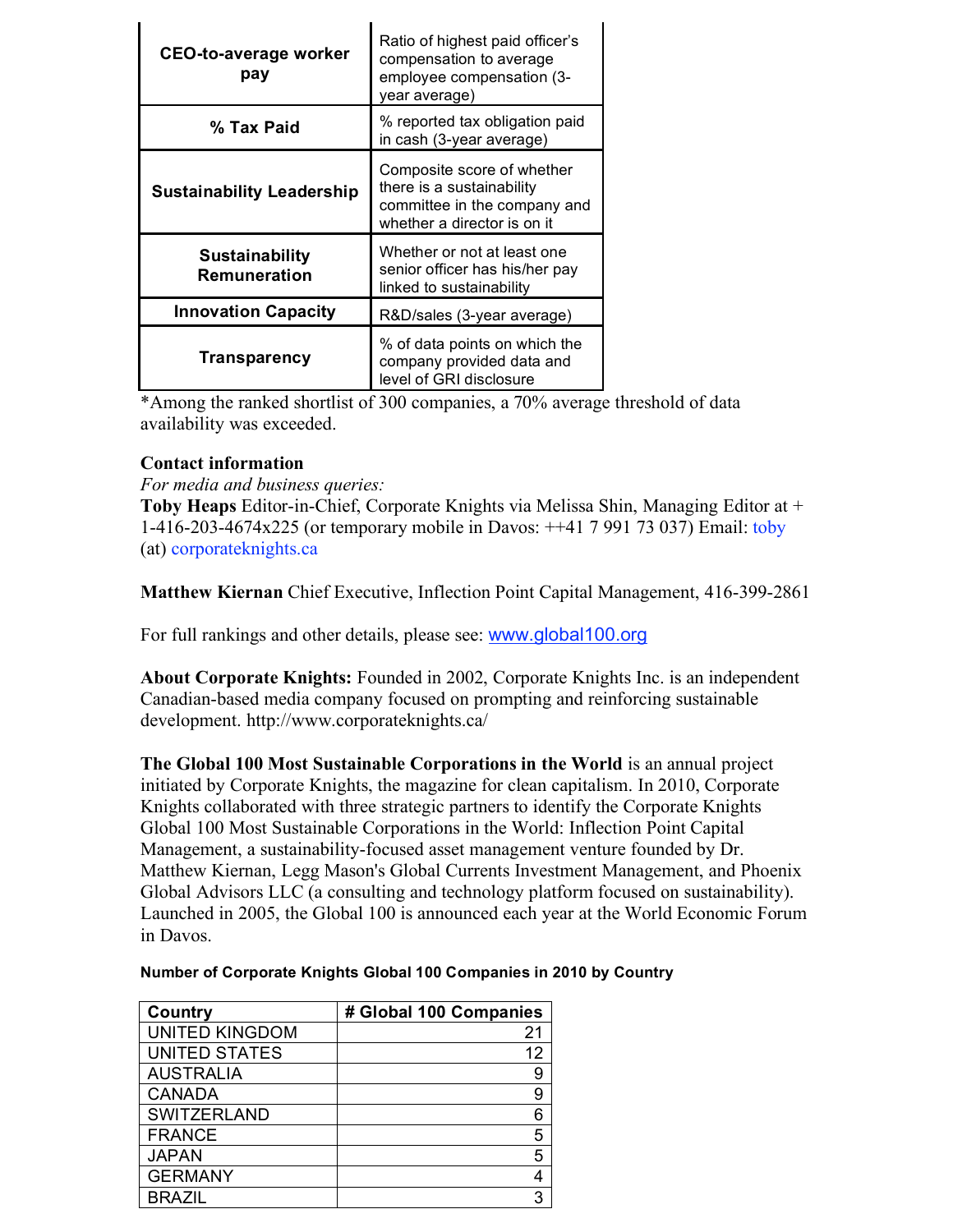| <b>DENMARK</b>      | 3              |
|---------------------|----------------|
| <b>FINLAND</b>      | 3              |
| <b>SWEDEN</b>       | 3              |
| <b>INDIA</b>        | 2              |
| <b>SOUTH KOREA</b>  | $\overline{2}$ |
| <b>NETHERLANDS</b>  | $\overline{2}$ |
| <b>SINGAPORE</b>    | $\overline{2}$ |
| <b>SPAIN</b>        | $\overline{2}$ |
| <b>AUSTRIA</b>      |                |
| <b>BELGIUM</b>      |                |
| <b>TAIWAN</b>       |                |
| <b>ITALY</b>        |                |
| <b>NORWAY</b>       |                |
| <b>SOUTH AFRICA</b> | 1              |
| <b>HONG KONG</b>    |                |

# **2010 Global 100 Most Sustainable Corporations in the World**

|                                 |                                          |                      | 2010<br><b>Global</b><br>100 |
|---------------------------------|------------------------------------------|----------------------|------------------------------|
| <b>Company Name</b>             | <b>GICS Industry Group</b>               | Country              | Rank                         |
| <b>General Electric Company</b> | <b>Capital Goods</b>                     | <b>UNITED STATES</b> | $\mathbf{1}$                 |
| PG & E Corp.                    | <b>Utilities</b>                         | <b>UNITED STATES</b> | $\overline{2}$               |
| Tnt Nv                          | Transportation                           | <b>NETHERLANDS</b>   | $\overline{3}$               |
| H & M Hennes & Mauritz Ab       | Retailing                                | <b>SWEDEN</b>        | $\overline{4}$               |
| Nokia Corporation               | Tech. Hardware & Equip.                  | <b>FINLAND</b>       | $\overline{5}$               |
| Siemens Ag                      | <b>Capital Goods</b>                     | <b>GERMANY</b>       | $6\phantom{1}$               |
|                                 |                                          | <b>UNITED</b>        |                              |
| <b>Unilever Plc</b>             | Food Beverage & Tobacco                  | <b>KINGDOM</b>       | $\overline{7}$               |
|                                 |                                          | <b>UNITED</b>        |                              |
| Vodafone Group Plc              | <b>Telecommunication Services</b>        | <b>KINGDOM</b>       | 8                            |
|                                 |                                          | <b>UNITED</b>        |                              |
| Smiths Group Plc                | <b>Capital Goods</b>                     | <b>KINGDOM</b>       | 9                            |
| Geberit                         | <b>Capital Goods</b>                     | SWITZERLAND          | 10 <sup>°</sup>              |
| Henkel Ag                       | <b>Household &amp; Personal Products</b> | <b>GERMANY</b>       | 11                           |
| <b>Inditex Sa</b>               | Retailing                                | <b>SPAIN</b>         | 12 <sub>2</sub>              |
| Procter & Gamble Company        | <b>Household &amp; Personal Products</b> | <b>UNITED STATES</b> | $\overline{13}$              |
| Toyota Motor Corp.              | Automobiles & Components                 | <b>JAPAN</b>         | 14                           |
| Westpac Banking Corp.           | <b>Banks</b>                             | <b>AUSTRALIA</b>     | 15 <sub>15</sub>             |
| Enbridge Inc                    | Energy                                   | <b>CANADA</b>        | 16                           |
| Koninklijke Philips Electronics | <b>Capital Goods</b>                     | <b>NETHERLANDS</b>   | 17                           |
|                                 |                                          | <b>UNITED</b>        |                              |
| Diageo Plc                      | Food Beverage & Tobacco                  | <b>KINGDOM</b>       | 18                           |
| Nippon Yusen Kk                 | Transportation                           | <b>JAPAN</b>         | 19                           |
|                                 |                                          | <b>UNITED</b>        |                              |
| Royal Dutch Shell Plc           | Energy                                   | <b>KINGDOM</b>       | 20                           |
| Prologis                        | <b>Real Estate</b>                       | <b>UNITED STATES</b> | 21                           |
| Insurance Australia Group       | Insurance                                | <b>AUSTRALIA</b>     | 22                           |
| Johnson Controls Inc            | Automobiles & Components                 | <b>UNITED STATES</b> | 23                           |
| Stockland                       | <b>Real Estate Investment Trusts</b>     | <b>AUSTRALIA</b>     | 24                           |
| Encana Corp.                    | Energy                                   | <b>CANADA</b>        | 25                           |
|                                 |                                          | <b>UNITED</b>        |                              |
| <b>Prudential Plc</b>           | Insurance                                | <b>KINGDOM</b>       | 26                           |
|                                 |                                          | <b>UNITED</b>        |                              |
| Old Mutual Plc                  | Insurance                                | <b>KINGDOM</b>       | 27                           |
| Adidas Ag                       | <b>Consumer Durables &amp; Apparel</b>   | <b>GERMANY</b>       | 28                           |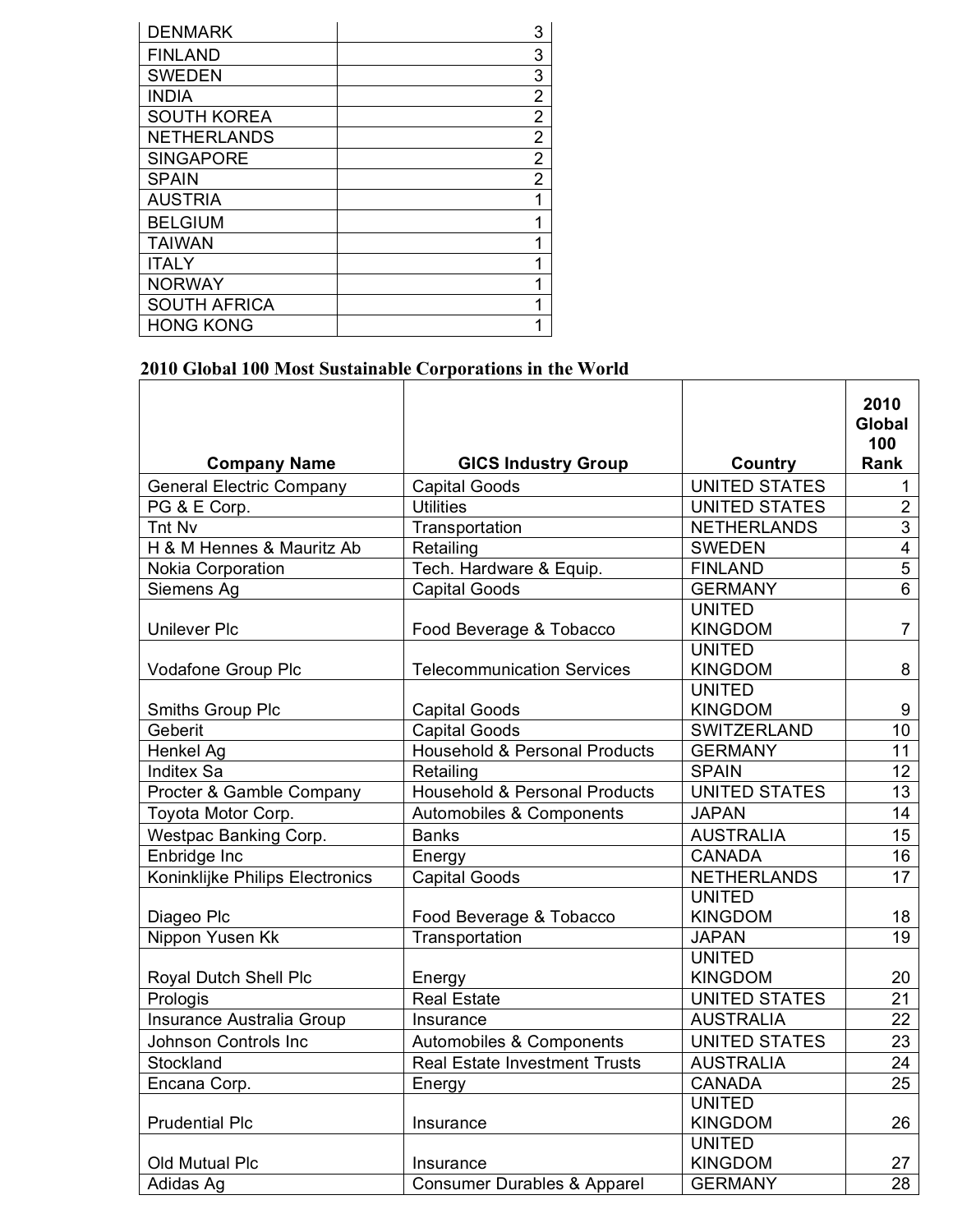|                                 |                                           | <b>UNITED</b>        |                 |
|---------------------------------|-------------------------------------------|----------------------|-----------------|
| <b>Bg Group Plc</b>             | Energy                                    | <b>KINGDOM</b>       | 29              |
| Groupe Danone                   | Food Beverage & Tobacco                   | <b>FRANCE</b>        | 30              |
|                                 |                                           | <b>UNITED</b>        |                 |
| Centrica Plc                    | <b>Utilities</b>                          | <b>KINGDOM</b>       | 31              |
|                                 |                                           | <b>UNITED</b>        |                 |
| <b>Taylor Wimpey Plc</b>        | Consumer Durables & Apparel               | <b>KINGDOM</b>       | 32              |
| Kesko Oyj                       | Food & Staples Retailing                  | <b>FINLAND</b>       | 33              |
| Atlas Copco Ab                  | <b>Capital Goods</b>                      | <b>SWEDEN</b>        | 34              |
|                                 |                                           | <b>UNITED</b>        |                 |
| <b>Bt Group Plc</b>             | <b>Telecommunication Services</b>         | <b>KINGDOM</b>       | 35              |
| <b>Agilent Technologies Inc</b> | Tech. Hardware & Equip.                   | <b>UNITED STATES</b> | 36              |
| L'Oreal S.A.                    | <b>Household &amp; Personal Products</b>  | <b>FRANCE</b>        | 37              |
| Coca Cola Company               | Food Beverage & Tobacco                   | <b>UNITED STATES</b> | 38              |
| Intel Corp.                     | Semiconductors & Semiconductor            | <b>UNITED STATES</b> | 39              |
| <b>Suncor Energy</b>            | Energy                                    | <b>CANADA</b>        | 40              |
| Novozymes A/s                   | <b>Materials</b>                          | <b>DENMARK</b>       | 41              |
| Vestas Windsystems A/s          | <b>Capital Goods</b>                      | <b>DENMARK</b>       | 42              |
| Swisscom                        | <b>Telecommunication Services</b>         | SWITZERLAND          | 43              |
| <b>Umicore Sa</b>               | <b>Materials</b>                          | <b>BELGIUM</b>       | 44              |
| Novo Nordisk A/s                | Pharmaceuticals, Biotechnology            | <b>DENMARK</b>       | 45              |
|                                 |                                           | <b>UNITED</b>        |                 |
| Kingfisher Plc                  | Retailing                                 | <b>KINGDOM</b>       | 46              |
| <b>Gpt Group</b>                | <b>Real Estate</b>                        | <b>AUSTRALIA</b>     | 47              |
| Starbucks Corp.                 | <b>Consumer Services</b>                  | <b>UNITED STATES</b> | 48              |
|                                 |                                           | <b>UNITED</b>        |                 |
| Sainsbury (j) Plc               | Food & Staples Retailing                  | <b>KINGDOM</b>       | 49              |
| Sun Life Financial Inc          | Insurance                                 | <b>CANADA</b>        | $\overline{50}$ |
| Lafarge Sa                      | <b>Materials</b>                          | <b>FRANCE</b>        | 51              |
|                                 |                                           | <b>UNITED</b>        |                 |
| <b>Glaxosmithkline Plc</b>      | Pharmaceuticals, Biotechnology            | <b>KINGDOM</b>       | 52              |
| <b>Bluescope Steel Limited</b>  | <b>Materials</b>                          | <b>AUSTRALIA</b>     | 53              |
|                                 |                                           | <b>UNITED</b>        |                 |
| The Capita Group Plc            | <b>Commercial &amp; Professional Serv</b> | <b>KINGDOM</b>       | 54              |
| Iberdrola Sa                    | Utilities                                 | <b>SPAIN</b>         | 55              |
| <b>Origin Energy Limited</b>    | Energy                                    | <b>AUSTRALIA</b>     | 56              |
|                                 |                                           | <b>UNITED</b>        |                 |
| Lonmin Plc                      | <b>Materials</b>                          | <b>KINGDOM</b>       | 57              |
| Roche Holdings Limited          | Pharmaceuticals, Biotechnology            | SWITZERLAND          | 58              |
| Nexen Inc                       | Energy                                    | <b>CANADA</b>        | 59              |
| Credit Agricole Sa              | <b>Banks</b>                              | <b>FRANCE</b>        | 60              |
| <b>Boral Limited</b>            | <b>Materials</b>                          | <b>AUSTRALIA</b>     | 61              |
|                                 |                                           | <b>UNITED</b>        |                 |
| Pearson Plc                     | Media                                     | <b>KINGDOM</b>       | 62              |
| Sca Ab                          | <b>Materials</b>                          | <b>SWEDEN</b>        | 63              |
|                                 |                                           | <b>UNITED</b>        |                 |
| London Stock Exchange           | <b>Diversified Financials</b>             | <b>KINGDOM</b>       | 64              |
| Transcanada Corp.               | Energy                                    | <b>CANADA</b>        | 65              |
|                                 |                                           | <b>UNITED</b>        |                 |
| Electrocomponents Plc           | Tech. Hardware & Equip.                   | <b>KINGDOM</b>       | 66              |
| Statoilhydro Asa                | Energy                                    | <b>NORWAY</b>        | 67              |
| <b>Toronto-Dominion Bank</b>    | <b>Banks</b>                              | <b>CANADA</b>        | 68              |
| <b>Baxter International Inc</b> | Health Care Equipment & Service           | <b>UNITED STATES</b> | 69              |
| Duke Energy Corp.               | <b>Utilities</b>                          | <b>UNITED STATES</b> | 70              |
| Royal Bank Of Canada            | <b>Banks</b>                              | <b>CANADA</b>        | 71              |
| Mtr Corporation Limited         | Transportation                            | <b>HONG KONG</b>     | $\overline{72}$ |
| Sims Metal Management Ltd       | <b>Materials</b>                          | <b>AUSTRALIA</b>     | 73              |
| Abb Limited                     | <b>Capital Goods</b>                      | SWITZERLAND          | 74              |
|                                 |                                           |                      |                 |